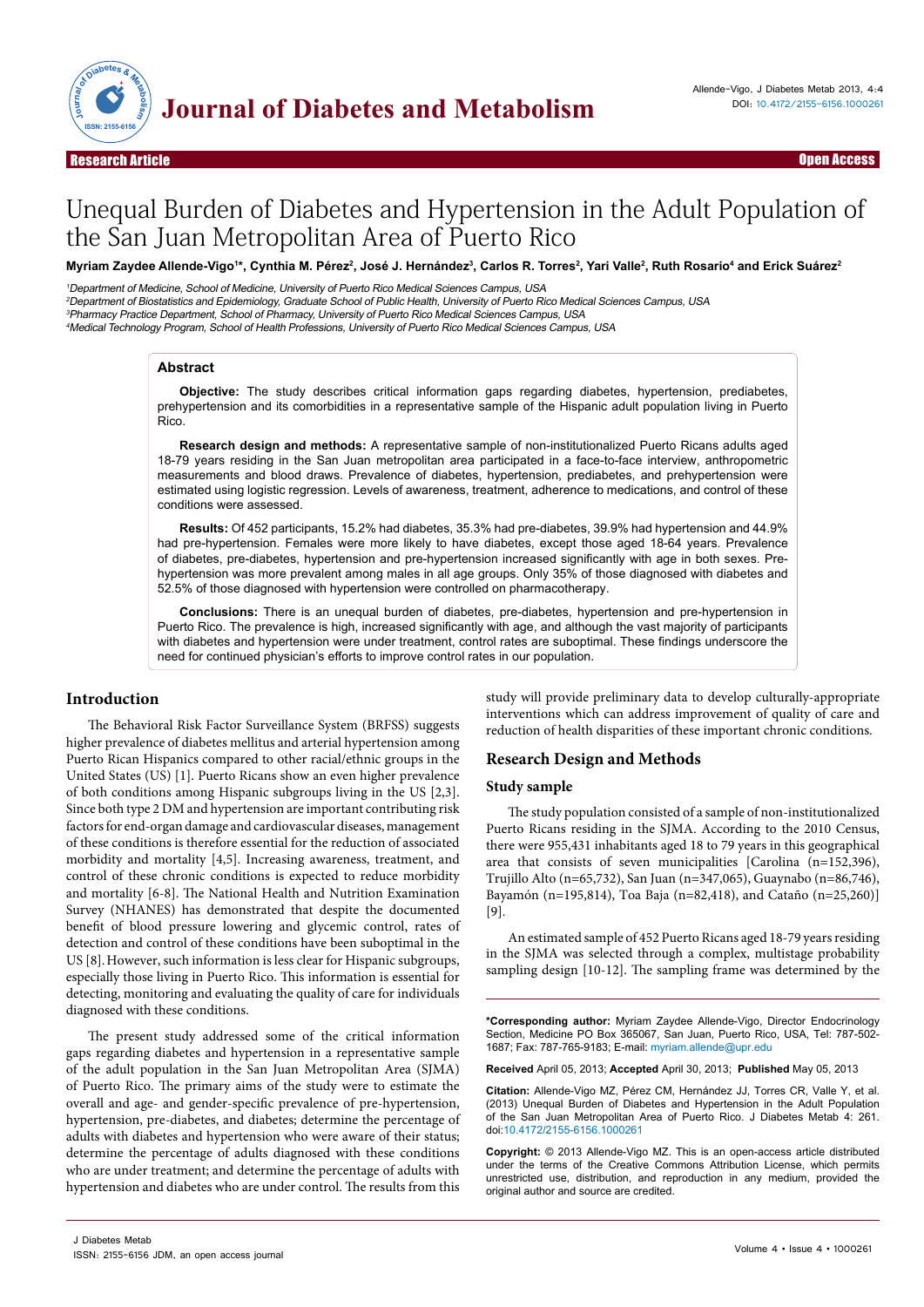maps of census tracts of the SJMA provided by the Census Bureau, Puerto Rico Planning Board. The statistical information provided by the Census in every tract was divided in groups of blocks of households. A total of 50 groups of blocks were randomly selected in the SJMA using a systematic procedure after ordering the total groups of blocks by the median household value. Afterward, for each selected group of block, one block of households was randomly selected. Then, all the selected blocks were visited to identify the total number of occupied households. Finally, for each household in the selected blocks, all individuals aged 18-79 years were invited to participate in the study. A priori exclusion criteria included pregnant females and subjects who were cognitively or physically impaired. The study was approved by the Institutional Review Board of the University of Puerto Rico Medical Sciences Campus, and written informed consent was given by all participants.

#### **Data collection**

Participants who met eligibility criteria were scheduled to visit the Puerto Rico Clinical and Translational Research Consortium of the University of Puerto Rico-Medical Sciences Campus to undergo the physical evaluation, biochemical measurements, and a face-toface interview. A questionnaire was administered by specially-trained interviewers and covered the following areas: socio-demographic characteristics, lifestyles, medical history, current medication use, and family history of various chronic diseases. Subjects were considered ever smokers if they reported having smoked at least 100 cigarettes during their lifetime. Participants who reported having at least one drink of any type of alcohol during the past 30 days were considered current drinkers. Respondents were classified as meeting national guidelines on physical activity if they reported participation in moderate-intensity activities for a minimum of 30 minutes on five days per week or vigorous-intensity activity for a minimum of 20 minutes on three days per week [13].

## **Anthropometric and blood pressure measurements**

Weight, height, and waist and hip circumferences were taken in duplicate following the NHANES III Anthropometry Procedures Manual [14], and the average of the two measurements was used. Weight and height were measured to the nearest 0.5 kg and 0.1 cm, respectively. Body mass index (BMI) categories were defined as underweight (<18.5 kg/m<sup>2</sup>), normal (18.5-24.9 kg/m<sup>2</sup>), overweight (25.0-29.9 kg/m<sup>2</sup>), and obese ( $\geq 30.0$  kg/m<sup>2</sup>). Waist circumference was measured using a Gulick 2 Plus measuring tape to the nearest 0.1 cm at the high point of the iliac crest at minimal respiration when the participant was in a standing position [14]. Hip circumference was measured at the level of greater trochanters and symphisis pubis to the nearest 0.1 cm. Waist to hip ratio was calculated as the ratio of waist (cm) and hip (cm) measures.

Three blood pressure measurements were taken 10 minutes apart using an appropriate cuff size and a standard aneroid sphygmomanometer. Prior to the measurement, participants were asked to seat quietly in a chair for at least five minutes, with feet on the floor and arm supported at the chest level. Blood pressure status was based on the average of the three measurements.

#### **Biochemical assays**

Blood samples were drawn in the morning after at least a 10-hour fast. Fasting blood samples (5 mL) were drawn for determination of fasting plasma lipids, chemical comprehensive metabolic panel, and hemoglobin A1c using standard assays: microalbumin/creatinine in urine and hemoglobin A1c in blood were collected using the DCA quantitative assays (Siemens Healthcare Diagnostics Inc., Tarrytown, NY); concentrations of HDL cholesterol, total cholesterol, triglycerides, and fasting plasma glucose were collected using Vitros' colorimetric kits (Ortho-Clinical Diagnostics, Inc., Rochester, NY); and high sensitive CRP was collected using the immunoturbidimetric method (Roche Diagnostics Corporation, Hague Rd, IN).

#### **Definitions of study outcomes**

Prevalent diabetes was defined based on fasting plasma glucose levels of at least 126 mg/dL, HbA1c of at least 6.5%, or both, and/ or reported current use of prescribed anti-diabetic medications [4]. Prevalent pre-diabetes included subjects who did not self-report diabetes but had HbA1c levels between 5.7% and 6.4%, fasting blood glucose between 100 mg/dL and 125 mg/dL or both [4]. Diabetes awareness was determined based on those participants who responded "yes" to the question "Have you ever told by a doctor that you have diabetes?". Diabetes was considered under treatment if participants responded "yes" to the question "Have you ever told by a doctor that you have diabetes" and were taking prescribed anti-diabetic medications, including insulin. Diabetes was considered to be under control in subjects under treatment if HbA1c levels were below 7% [4].

Prevalent hypertension was defined as mean systolic blood pressure levels of at least 140 mm Hg, mean diastolic blood pressure of at least 90 mm Hg, or both, and/or reported current use of prescribed antihypertensive medications [6]. Prevalent pre-hypertension was defined as a participant who did not report hypertension, and had mean systolic blood pressure between 120 mm Hg and 139 mm Hg or a mean diastolic blood pressure between 80 mm Hg and 89 mm Hg [6]. Hypertension awareness was determined based on those participants who responded "yes" to the question "Have you ever told by a doctor that you have hypertension?". Hypertension was considered under treatment if participants responded "yes" to the question "Have you ever told by a doctor that you have hypertension" and self-reported taking prescribed antihypertensive medications. For participants that had not been diagnosed with diabetes, hypertension was considered to be under control in subjects on treatment if the average blood pressure was below 140/90 mm Hg. For participants diagnosed with diabetes, hypertension was considered to be under control in subjects under treatment if the average blood pressure was below 130/80 mm Hg.

#### **Statistical analysis**

Prevalence of diabetes, prediabetes, hypertension, and prehypertension (overall and age- and gender specific) was estimated using a logistic regression model. In order to get an unbiased estimator of the prevalence, a weighting factor was considered in this model to control the effect of the sampling design. This weighting factor was normalized using the following expression:

$$
w_i = \frac{1/(f_1 * f_2 * f_3)}{\overline{w}}
$$

where  $\mathbf{f}_{\mathbf{l}}$  was the selection probability for each participant,  $\mathbf{f}_{\mathbf{2}}$  was the rate of participation in each block,  $f_3$  was the post-stratification adjustment based on the age and gender distribution of the Census 2010 in the SJMA, and  $\overline{w}$  was the mean final weight for the entire sample [10]. Data management and all statistical analyses were performed using the statistical package Stata (Version 11.0, College Station, TX, USA).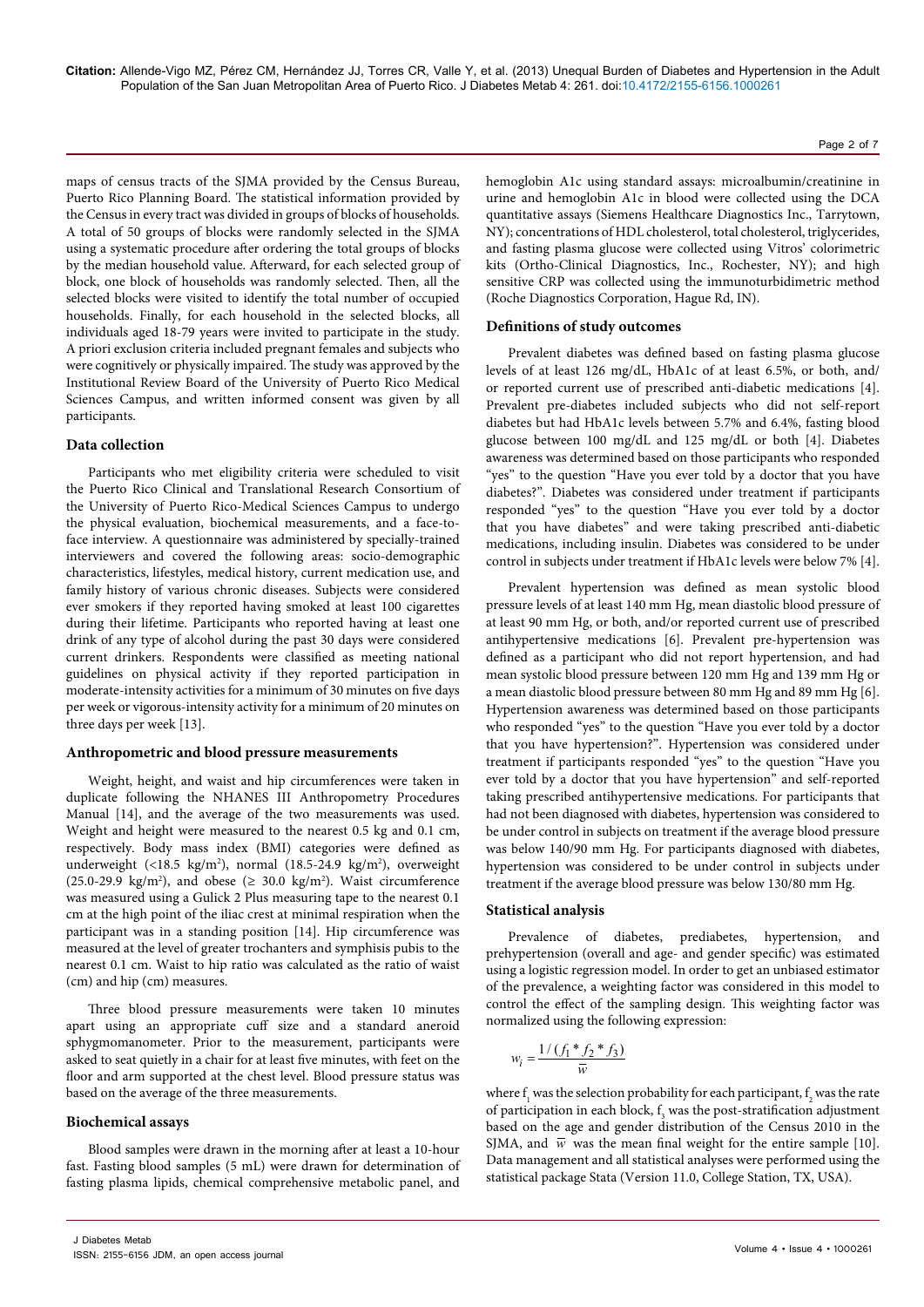**Citation:** Allende-Vigo MZ, Pérez CM, Hernández JJ, Torres CR, Valle Y, et al. (2013) Unequal Burden of Diabetes and Hypertension in the Adult Population of the San Juan Metropolitan Area of Puerto Rico. J Diabetes Metab 4: 261. doi:10.4172/2155-6156.1000261

## **Results**

Of the selected residents, 452 (63%) consented to participate in the face-to-face interview and provided blood and urine samples suitable for analyses. The gender distribution of the sample (female: 59.1%; males: 40.9%) was similar to that of the adult population of the SJMA of Puerto Rico according to the Census 2010 (female: 54.1%; males: 45.9%) (Table 1). However, the age distribution of the sample was different to that of the SJMA of Puerto Rico (sample: 18-44 years: 39.4%; 45-64 years: 39.4%; 65-79 years: 21.2% vs. Census: 49.5%, 34.5%, 16.0%, respectively).

The majority of women were aged 45-64 years, whereas most males were aged 18-44 years. Most of the participants had at least 12 years of education, and approximately 60% of the participants reported a family annual income below \$20,000. Around 33% of the participants reported public health insurance, with a larger proportion among females. Lifetime smoking exposure was more frequent among women than among males (68.4% vs. 48.1%). Nearly 79% of adults were overweight (34.7%) or obese (43.8%), with no significant differences in gender. A significant higher proportion of women reported meeting physical activity recommendations, and had elevated waist circumference, waist-to-hip ratio, and hs-CRP. However, a higher proportion of men exhibited reduced HDL-cholesterol, and elevated triglycerides, AST and ALT levels.

## **Prevalence of diabetes, prediabetes, hypertension and prehypertension**

Overall prevalence of diabetes was 15.2% (95% CI: 11.9%, 18.5%), corresponding to 119,300 adults (95% CI: 93,000, 144,800) in the SJMA of Puerto Rico (Table 2). The overall prevalence of diabetes increased with age in both genders, from 2.5% in the age group 18-44 years to 35.6% among those aged 65-79 years. Males aged 18-64 years were more likely than females of the same age group to have diabetes (31.9% versus 22.1%), whereas females 65 years and older had a higher prevalence of diabetes compared to their male counterparts (47.9% versus 18.9%).

On the other hand, the overall prevalence of pre-diabetes was 35.3% (95% CI: 30.9%, 39.7%), corresponding to 275,800 (95% CI: 241,750, 310,600) adults with pre-diabetes. This prevalence also increased markedly with age in both genders and reached the peak at age 65-79 years (64.8%). Prevalence of prehypertension was higher among women aged 65-79 compared to their male counterparts (81.8% versus 41.7%).

|                            | Total ( $n = 452$ ) |         | Women ( $n = 267$ ) |      | Male (n = 185) |      |
|----------------------------|---------------------|---------|---------------------|------|----------------|------|
| <b>Characteristics</b>     | Frequency           | $\%$    | Frequency           | %    | Frequency      | $\%$ |
| Age (years)                |                     |         |                     |      |                |      |
| 18-44                      | 178                 | 39.4    | 99                  | 37.1 | 79             | 42.7 |
| 45-64                      | 178                 | 39.4    | 108                 | 40.4 | 70             | 37.8 |
| 65-79                      | 96                  | 21.2    | 60                  | 22.5 | 36             | 19.5 |
| Education (years)          |                     |         |                     |      |                |      |
| ≤8                         | 56                  | 12.4    | 34                  | 12.8 | 22             | 11.9 |
| $9 - 12$                   | 167                 | 37.0    | 88                  | 33.1 | 79             | 42.7 |
| $\geq 12$                  | 228                 | 50.6    | 144                 | 54.1 | 84             | 45.4 |
| Marital status             |                     |         |                     |      |                |      |
| Single                     | 108                 | 23.9    | 68                  | 25.6 | 40             | 21.6 |
| Married                    | 178                 | 39.5    | 97                  | 36.4 | 81             | 43.8 |
| Other                      | 165                 | 36.6    | 101                 | 38.0 | 64             | 34.6 |
| Annual family income       |                     |         |                     |      |                |      |
| $<$ \$20,000               | 259                 | 57.4    | 154                 | 57.9 | 105            | 56.8 |
| \$20,000-\$50,000          | 122                 | 27.1    | 70                  | 26.3 | 52             | 28.1 |
| > \$50,000                 | 25                  | $5.5\,$ | 13                  | 4.9  | 12             | 6.5  |
| Primary medical insurance* |                     |         |                     |      |                |      |
| Public                     | 147                 | 32.6    | 97                  | 36.5 | 50             | 27.0 |
| Private                    | 252                 | 55.9    | 148                 | 55.6 | 104            | 56.2 |
| None                       | 52                  | 11.5    | 21                  | 7.9  | 31             | 16.8 |
| Smoking status*            |                     |         |                     |      |                |      |
| Yes                        | 271                 | 60.1    | 182                 | 68.4 | 89             | 48.4 |
| No                         | 179                 | 39.7    | 84                  | 31.6 | 95             | 51.6 |
| Perceived health status    |                     |         |                     |      |                |      |
| Excellent                  | 51                  | 11.3    | 25                  | 9.4  | 26             | 14.1 |
| Very good                  | 47                  | 10.4    | 26                  | 9.8  | 21             | 11.3 |
| Good                       | 170                 | 37.7    | 104                 | 39.1 | 66             | 35.7 |
| Regular                    | 162                 | 35.9    | 96                  | 36.1 | 66             | 35.7 |
| Poor                       | 21                  | 4.7     | 15                  | 5.6  | 6              | 3.2  |
| BMI (kg/m <sup>2</sup> )   |                     |         |                     |      |                |      |
| < 18.5                     | 10                  | 2.2     | 9                   | 3.4  | $\mathbf{1}$   | 0.5  |
| $18.5 - 24.9$              | 87                  | 19.3    | 47                  | 17.7 | 40             | 21.6 |
| $25.0 - 29.9$              | 156                 | 34.7    | 90                  | 34.0 | 66             | 35.7 |
| $\geq 30.0$                | 197                 | 43.8    | 119                 | 44.9 | 78             | 42.2 |
| Alcohol consumption        |                     |         |                     |      |                |      |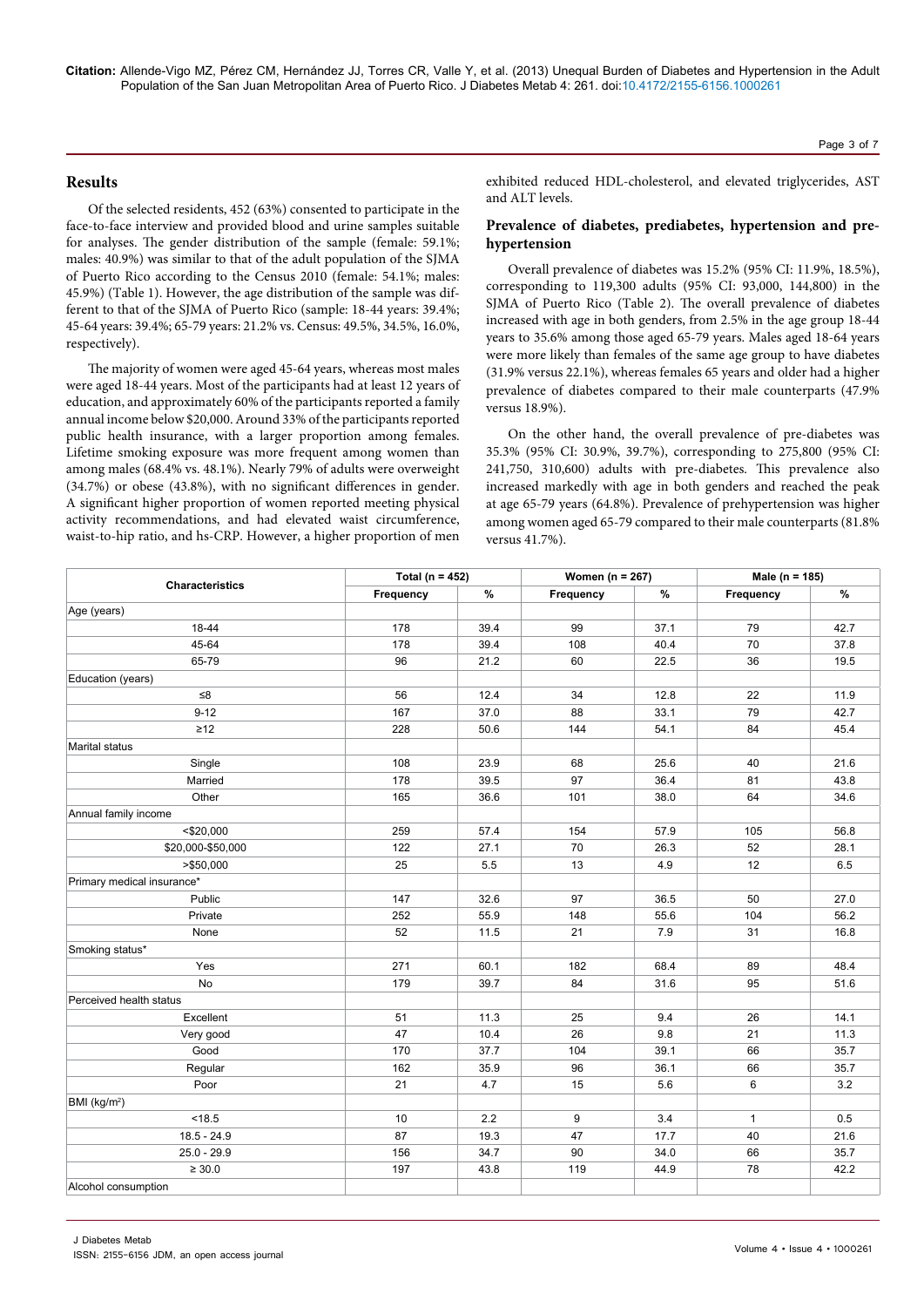**Citation:** Allende-Vigo MZ, Pérez CM, Hernández JJ, Torres CR, Valle Y, et al. (2013) Unequal Burden of Diabetes and Hypertension in the Adult Population of the San Juan Metropolitan Area of Puerto Rico. J Diabetes Metab 4: 261. doi:10.4172/2155-6156.1000261

Page 4 of 7

| Yes                                  | 140            | 31.0 | 86           | 32.3 | 54             | 29.2 |
|--------------------------------------|----------------|------|--------------|------|----------------|------|
| No                                   | 311            | 69.0 | 180          | 67.7 | 131            | 70.8 |
| Physical activity*                   |                |      |              |      |                |      |
| Yes                                  | 139            | 30.7 | 93           | 34.8 | 46             | 24.9 |
| No                                   | 313            | 69.3 | 174          | 65.2 | 139            | 75.1 |
| Waist Circumference*                 |                |      |              |      |                |      |
| Normal                               |                |      |              |      |                |      |
| (women: <35", men: <40")             | 228            | 50.4 | 106          | 39.7 | 122            | 65.9 |
| Elevated                             | 224            | 49.6 | 161          | 60.3 | 63             | 34.1 |
| (women: $\ge$ 35", men: $\ge$ 40")   |                |      |              |      |                |      |
| Waist to Hip Ratio* Eliminate (cm)   |                |      |              |      |                |      |
| Normal<br>(women: ≤ 0.8, men: ≤ 0.9) | 117            | 25.9 | 52           | 19.5 | 65             | 35.1 |
| Elevated                             |                |      |              |      |                |      |
| (women: >0.8, men: >0.9)             | 335            | 74.1 | 215          | 80.5 | 120            | 64.9 |
| Blood Pressure*                      |                |      |              |      |                |      |
| < 120 / 80                           | 199            | 44.2 | 133          | 50.2 | 66             | 35.7 |
| 120 - 139 / 80 - 89                  | 151            | 33.6 | 69           | 26.0 | 82             | 44.3 |
| 140 - 159 / 90 - 99                  | 74             | 16.4 | 44           | 16.6 | 30             | 16.2 |
| $\geq 160 / 100$                     | 26             | 5.8  | 19           | 7.2  | $\overline{7}$ | 3.8  |
| Blood Glucose (mmol/L)               |                |      |              |      |                |      |
| 5.6                                  | 340            | 75.4 | 205          | 77.1 | 135            | 73.0 |
| $5.6 - 6.9$                          | 71             | 15.7 | 36           | 13.5 | 35             | 18.9 |
| $\geq 7.0$                           | 40             | 8.9  | 25           | 9.4  | 15             | 8.1  |
| HbA1c (%)                            |                |      |              |      |                |      |
| < 5.7                                | 184            | 40.8 | 96           | 36.1 | 88             | 47.6 |
| $5.7 - 6.4$                          | 218            | 48.3 | 140          | 52.6 | 78             | 42.1 |
| $\geq 6.5$                           | 49             | 10.9 | 30           | 11.3 | 19             | 10.3 |
| Total Cholesterol (mmol/L)           |                |      |              |      |                |      |
| < 5.2                                | 303            | 67.2 | 170          | 63.9 | 133            | 71.9 |
| $5.2 - 6.1$                          | 101            | 22.4 | 62           | 23.3 | 39             | 21.1 |
| $\geq 6.2$                           | 47             | 10.4 | 34           | 12.8 | 13             | 7.0  |
| HDL-C* (mmol/L)                      |                |      |              |      |                |      |
| 1.0                                  | 111            | 24.6 | 45           | 16.9 | 66             | 35.7 |
| $1.0 - 1.5$                          | 274            | 60.8 | 171          | 64.3 | 103            | 55.7 |
| $\geq 1.6$                           | 66             | 14.6 | 50           | 18.8 | 16             | 8.6  |
| Triglycerides* (mmol/L)              |                |      |              |      |                |      |
| 1.7                                  | 297            | 65.9 | 187          | 70.3 | 110            | 59.5 |
| $1.7 - 2.2$                          | 80             | 17.7 | 45           | 16.9 | 35             | 18.9 |
| $2.3 - 5.6$                          | 68             | 15.1 | 33           | 12.4 | 35             | 18.9 |
| $\geq 5.7$                           | 6              | 1.3  | $\mathbf{1}$ | 0.4  | 5              | 2.7  |
| Albumin-creatinine ratio (mg/G)      |                |      |              |      |                |      |
| < 30                                 | 389            | 87.4 | 233          | 89.3 | 156            | 84.8 |
| $30 - 299$                           | 54             | 12.1 | $27\,$       | 10.3 | 27             | 14.7 |
| $\geq 300$                           | $\overline{2}$ | 0.5  | $\mathbf{1}$ | 0.4  | $\mathbf{1}$   | 0.5  |
| CRP* (mg/L)                          |                |      |              |      |                |      |
| 1.0                                  | 153            | 33.9 | 74           | 27.8 | 79             | 42.7 |
| $1.0 - 3.0$                          | 137            | 30.4 | 73           | 27.5 | 64             | 34.6 |
| $3.1 - 10.0$                         | 121            | 26.8 | 87           | 32.7 | 34             | 18.4 |
| $\geq 10.1$                          | 40             | 8.9  | 32           | 12.0 | 8              | 4.3  |
| AST* (U/L)                           |                |      |              |      |                |      |
| < 15.0                               | 59             | 13.1 | 44           | 16.5 | 15             | 8.1  |
| $15.0 - 46.0$                        | 345            | 76.5 | 197          | 74.1 | 148            | 80.0 |
| >46.0                                | 47             | 10.4 | 25           | 9.4  | 22             | 11.9 |
| ALT* (U/L)                           |                |      |              |      |                |      |
| 11.0                                 | 50             | 11.1 | 39           | 14.6 | 11             | 6.0  |
| $11.0 - 66.0$                        | 380            | 84.3 | 222          | 83.5 | 158            | 85.4 |
| >66.0                                | 21             | 4.6  | 5            | 1.9  | 16             | 8.6  |

\*P value for gender differences <0.05

**Table 1:** Baseline characteristics of participants by sex in the SJMA, Puerto Rico.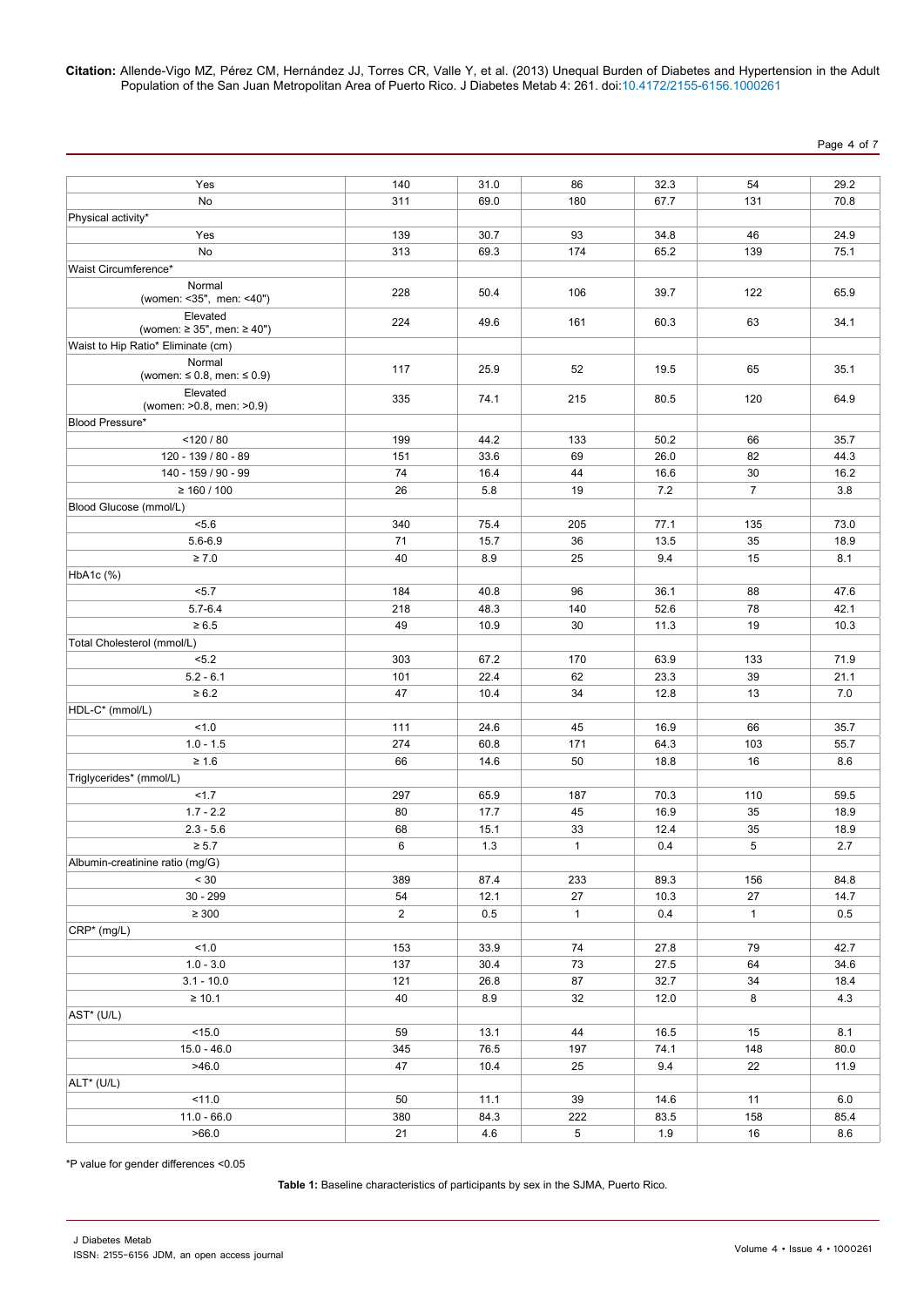**Citation:** Allende-Vigo MZ, Pérez CM, Hernández JJ, Torres CR, Valle Y, et al. (2013) Unequal Burden of Diabetes and Hypertension in the Adult Population of the San Juan Metropolitan Area of Puerto Rico. J Diabetes Metab 4: 261. doi:10.4172/2155-6156.1000261

Overall prevalence of hypertension was 39.9% (95% CI: 35.4%, 44.4%), corresponding to 312,250 (95% CI: 276,900, 347,450) adults with hypertension in this geographical area of Puerto Rico. The overall prevalence of pre-hypertension was 44.9% (95% CI: 40.3%, 49.5%), corresponding to 351,400 (95% CI: 315,350, 387,200) adults with prehypertension. The prevalence of both conditions increased steeply from 18-44 years onwards reaching a peak at age 65-79 years for both genders. Although there were no marked differences in the age-specific prevalence of hypertension by gender, prevalence of prehypertension was higher in men across all age groups.

# **Distribution of co-morbidities among subjects with diabetes and hypertension**

Almost three-quarters of the participants with diabetes reported hypertension (74.4%), over half reported hypercholesterolemia (53.7%), and 39% reported hypertriglyceridemia (39%) (data not shown). A significant number of participants with a diagnosis of hypertension were also diagnosed with diabetes (68.2%), hypercholesterolemia (47.9%) or hypertriglyceridemia (31.8%). Among those with a diagnosis of diabetes, 80.5% reported to have three or more comorbidities. However, among those with a diagnosis of hypertension, 62.0% reported to have at least three co-morbidities.

#### **Percentage of participants under treatment and control**

More than 75% of participants with diabetes and hypertension were aware of their diagnosis (78.6% and 81.5%, respectively) (Table 3). The overwhelming majority of participants diagnosed with diabetes and hypertension were under treatment (90.9% and 91.6%, respectively). Notwithstanding, only 35% of those diagnosed with diabetes and 52.5% of those diagnosed with hypertension were controlled on pharmacotherapy. Despite the limited sample sizes, there were no marked variations in the percentages of adults with diabetes and hypertension who were aware, treated and controlled by gender.

# **Conclusion**

These analyses provide up-to-date estimates of the prevalence diabetes, prediabetes, hypertension and prehypertension among adults aged 18-79 living in the SJMA of Puerto Rico. In addition, we assessed the levels of awareness, treatment, and control among adults with diabetes and hypertension**.** We found that nearly 15.2% of adults have diabetes and 35.3% to have pre-diabetes, estimates that are higher than those reported by BRFSS in 2010 (12.8% and 8.6%, respectively) [1]. As expected, prevalence of both diabetes and pre-diabetes increased significantly with age, finding that is consistent with previous studies in Puerto Rico [15,16]. The findings of this study support the notion that the burden of DM and prediabetes in Puerto Rico is significant [2,3,17].

|                  | <b>Total</b> |                                         | Men     |                                         | Women                                              |                                    |  |
|------------------|--------------|-----------------------------------------|---------|-----------------------------------------|----------------------------------------------------|------------------------------------|--|
|                  | Percent      | <b>Estimated population</b><br>(95% CI) | Percent | <b>Estimated population</b><br>(95% CI) | <b>Estimated population</b><br>Percent<br>(95% CI) |                                    |  |
| <b>Diabetes</b>  |              |                                         |         |                                         |                                                    |                                    |  |
| 18-79 years      | 15.2         | 119,300<br>$(93,000 - 144,800)$         | 15.8    | 51.200<br>$(37,750 - 75,800)$           | 16.1                                               | 68.100<br>$(48,650 - 85,850)$      |  |
| 18-44 years      | 2.5          | 9.750<br>$(800 - 18,550)$               | 4.5     | 8.300<br>$(2,200 - 28,800)$             | 0.73                                               | 1.450<br>$(350 - 6,300)$           |  |
| 45-64 years      | 24.1         | 64.950<br>$(48, 100 - 82, 000)$         | 27.4    | 32.850<br>$(18,650 - 52,250)$           | 21.4                                               | 32.100<br>$(19,850 - 49,100)$      |  |
| 65-79 years      | 35.6         | 44.600<br>$(32,600 - 56,550)$           | 18.9    | 10.050<br>$(3,100 - 24,850)$            | 47.9                                               | 34.550<br>$(14,750 - 55,350)$      |  |
| Pre-diabetes     |              |                                         |         |                                         |                                                    |                                    |  |
| 18-79 years      | 35.3         | 275.800<br>$(241,750 - 310,600)$        | 30.8    | 110.200<br>$(86,600 - 134,750)$         | 39.1                                               | 165.600<br>$(140, 450 - 189, 950)$ |  |
| 18-44 years      | 9.8          | 38.100<br>$(20,900 - 55,000)$           | 7.6     | 14,150<br>$(5,750 - 32,550)$            | 11.9                                               | 23,950<br>$(11,800 - 45,700)$      |  |
| 45-64 years      | 58.0         | 156,550<br>$(136, 850 - 176, 300)$      | 61.7    | 73,900<br>$(38,600 - 101,200)$          | 55.0                                               | 82,650<br>$(60, 550 - 103, 500)$   |  |
| 65-79 years      | 64.8         | 81.150<br>$(69, 100 - 93, 150)$         | 41.7    | 22.150<br>$(6,250 - 42,050)$            | 81.8                                               | 59.000<br>$(42,000 - 67,500)$      |  |
| Hypertension     |              |                                         |         |                                         |                                                    |                                    |  |
| 18-79 years      | 39.9         | 312,250<br>$(276,900 - 347,450)$        | 37.6    | 135,050<br>$(110,050 - 160,200)$        | 41.9                                               | 177.200<br>$(129,300 - 171,800)$   |  |
| 18-44 years      | 14.2         | 55.150<br>$(35, 100 - 74, 850)$         | 12.3    | 23,050<br>$(7,750 - 58,750)$            | 16.0                                               | 32,100<br>$(14,900 - 62,500)$      |  |
| 45-64 years      | 54.7         | 147.650<br>$(127,950 - 167,400)$        | 56.5    | 67.650<br>$(42,700 - 90,100)$           | 53.2                                               | 80.000<br>$(62,750 - 96,750)$      |  |
| 65-79 years      | 87.4         | 109.450<br>$(101, 150 - 117, 750)$      | 83.6    | 44.350<br>$(28,800 - 50,700)$           | 90.2                                               | 65.100<br>$(50,700 - 70,200)$      |  |
| Pre-hypertension |              |                                         |         |                                         |                                                    |                                    |  |
| 18-79 years      | 44.9         | 351.400<br>$(315, 350 - 387, 200)$      | 53.9    | 193.600<br>$(167,900 - 219,481)$        | 37.3                                               | 157.800<br>$(133, 250 - 182, 300)$ |  |
| 18-44 years      | 31.0         | 120.100<br>$(93,750 - 146,300)$         | 43.1    | 80.350<br>$(48, 150 - 116, 050)$        | 19.8                                               | 39.750<br>$(16,950 - 79,800)$      |  |
| 45-64 years      | 59.8         | 161.300<br>$(142,000 - 180,850)$        | 66.0    | 79.000<br>$(50, 400 - 100, 350)$        | 54.8                                               | 82.300<br>$(41,400 - 119,300)$     |  |
| 65-79 years      | 55.9         | 70.000<br>$(57,550 - 82,450)$           | 64.5    | 34.250<br>$(12,700 - 48,450)$           | 49.5                                               | 35.750<br>$(16,700 - 54,950)$      |  |

Table 2: Prevalence of diabetes, pre-diabetes, hypertension and pre-hypertension in the adult population of the San Juan Metropolitan Area of Puerto Rico.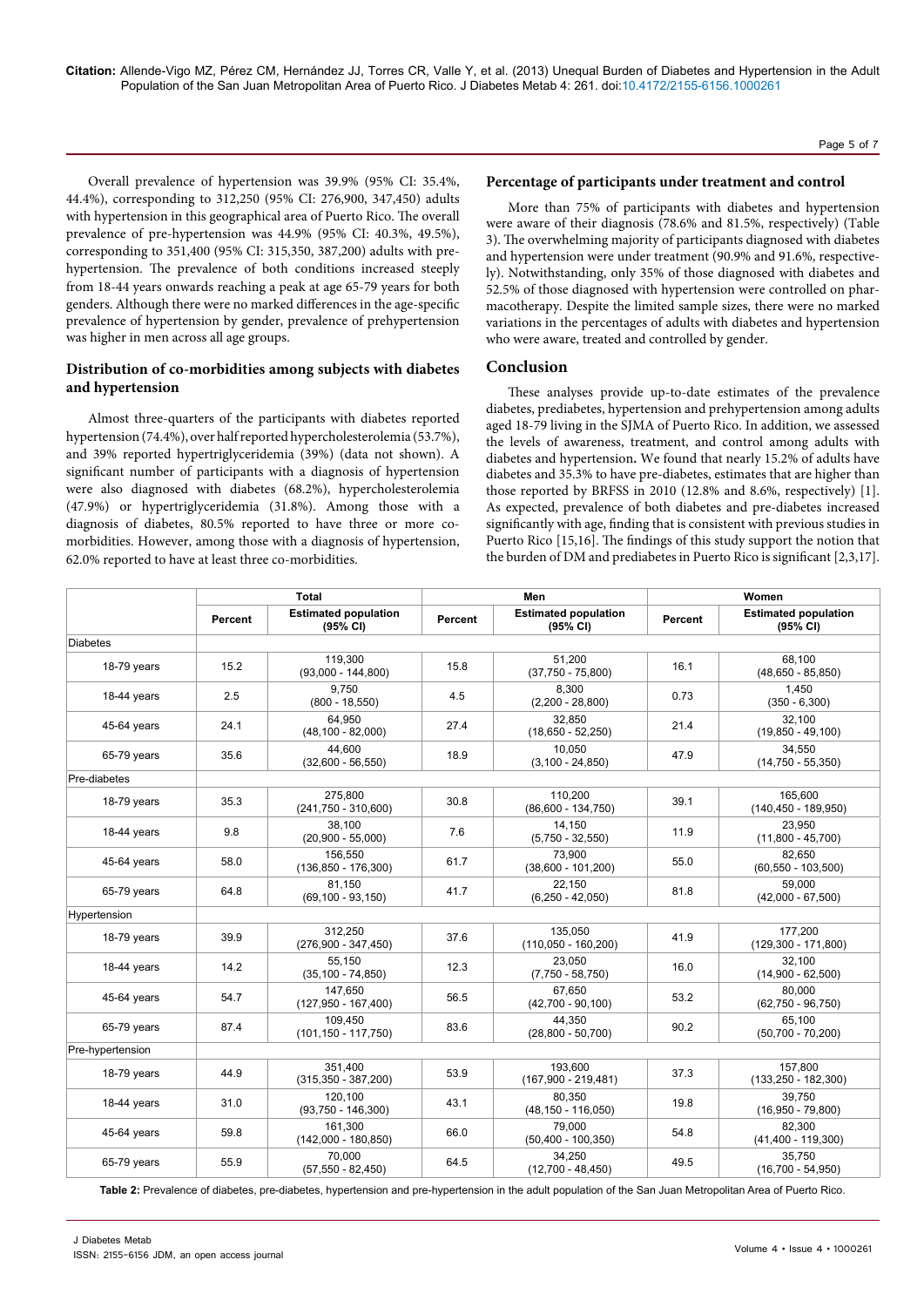Page 6 of 7

|              | Men         |               |                  | Women       |               |                  |
|--------------|-------------|---------------|------------------|-------------|---------------|------------------|
|              | Aware n (%) | Treated n (%) | Controlled n (%) | Aware n (%) | Treated n (%) | Controlled n (%) |
| Diabetes     | 30(76.9)    | 26 (86.7)     | 13(50.0)         | 36(80.0)    | 34 (94.4)     | 8(23.5)          |
| Hypertension | 58 (82.9)   | 50 (86.2)     | 26(52.0)         | 96 (80.7)   | 91(94.8)      | 48 (52.7)        |

Table 3: Percentage of adults aged 18-79 with diabetes and hypertension who are aware, treated, and controlled in the San Juan Metropolitan Area of Puerto Rico.

Our findings are consistent with other studies showing that the prevalence of hypertension is higher in the Hispanic population in the US [18-20]. We found a prevalence of hypertension and pre-hypertension of 39.9% and 44.9%, respectively. Prevalence of hypertension was higher than that reported in the 2010 BRFSS data in Puerto Rico (34.0%) [1]. Prevalence of hypertension and prehypertension increased with age in both genders and pre-hypertension was more prevalent among males in all age groups. In the 2000-2005 National Health Survey Interview Survey, it was found that Puerto Ricans had a higher prevalence of diabetes and hypertension compared to other Hispanic sub-groups [2]. Participants in our study with both diabetes and hypertension were older, had a lower income and less formal education, findings in accordance with previous reports [2,15-17]. Similar to other studies, participants with diabetes and obesity had a significantly higher prevalence of hypertension than those without diabetes.

Ong et al. reported that the rate of awareness, treatment and control of hypertension in US did not increase from 2000 to 2004 [18]. However, recent data indicate that the age-adjusted prevalence of hypertension in the US has remained unchanged (29.9% for the period 2005-2008), but the control rates have improved to 50.1% [8]. This analysis also revealed that rates of uncontrolled hypertension were higher among those classified as obese and those with diabetes. Although we found that the vast majority of participants in our study with diabetes and hypertension were under treatment, control rates were suboptimal. Only 35% of those diagnosed with diabetes and 52.5% of those diagnosed with hypertension were controlled on pharmacotherapy, findings consistent with previous studies. Cooper et al. reported that African Americans are disproportionately affected by hypertension and its complications, and several barriers affect the effective blood pressure control [20]. In our study population of Hispanics the burden of hypertension is higher than in mainland Caucasians, and most of our subjects had uncontrolled hypertension. Potential barriers to control include low socioeconomic status, financial difficulties, higher costs of medication, low health literacy, and unemployment [20].

Individuals with both diabetes and hypertension also had higher mean levels of BMI and waist circumference. In this study, 78% of study participants were overweight or obese (34.7% overweight and 43.8% obese), a figure higher than the BFRSS combined self-reported estimate for 2010 (38.1% overweight and 27.5% obese) [21]. This estimate was also higher than the most recent NHANES estimate for overweight and obesity (68.0% for all adults  $\geq$  20 years); however, it was similar to the estimate reported for all Hispanics (77.9%) [21]. In addition to general and abdominal obesity, study participants with diabetes and hypertension also had more co-morbidities including elevated blood lipids, conditions that increase their cardio-metabolic risk.

Strengths of our study include that the sample was representative of the adult population living in the San Juan metropolitan area and that the response rate was adequate. Amongst the limitations are that findings cannot be generalized to the entire population of Puerto Rico, and the small number of subjects with either diabetes or hypertension precluded the assessment of awareness, treatment and control of these conditions across sociodemographic and clinical characteristics.

The study findings underscore the unequal burden of diabetes, prediabetes, hypertension, and prehypertension in a Hispanic subgroup, placing this population at a higher cardiometabolic risk. The study findings also underscore the need for continued physician's efforts to improve control rates in our population. Such information may be helpful to health care decision makers. Future research should address the burden of these conditions in a broader representative sample in Puerto Rico.

#### **Acknowledgments**

This project was funded by an unrestricted grant from Novartis Pharmaceuticals with additional support from the National Institutes of Health grant awards U54- RR026139 and U54-MD007587 to the Puerto Rico Clinical and Translational Research Consortium at the University of Puerto Rico. No potential conflicts of interest relevant to this article were reported.

MZAV, CMP, JJH and ES participated in the design concept of the study. MZAV, CMP, CRT, YV and RR participated in acquisition of data. ES and CRT participated in the data analysis, and ES, CMP, and MZAV researched and interpreted the data and drafted the manuscript. JJH contributed to interpretation of data and discussion. All authors reviewed, commented on, and approved the final manuscript.

#### **References**

- 1. [Centers for Disease Control and Prevention \(2013\) Behavioral Risk Factor](http://apps.nccd.cdc.gov/DDT_STRS2/CountyPrevalenceData.aspx?stateId=72&Mode=DBT)  [Surveillance System Survey Data. Atlanta, Georgia: U.S. Department of Health](http://apps.nccd.cdc.gov/DDT_STRS2/CountyPrevalenceData.aspx?stateId=72&Mode=DBT)  [and Human Services, Centers for Disease Control and Prevention, 2000-2010.](http://apps.nccd.cdc.gov/DDT_STRS2/CountyPrevalenceData.aspx?stateId=72&Mode=DBT)
- 2. [Pabon-Nau LP, Cohen A, Meigs JB, Grant RW \(2010\) Hypertension and](http://www.ncbi.nlm.nih.gov/pubmed/20490949)  [diabetes prevalence among U.S. Hispanics by country of origin: the National](http://www.ncbi.nlm.nih.gov/pubmed/20490949)  [Health Interview Survey 2000-2005. J Gen Intern Med 25: 847-852.](http://www.ncbi.nlm.nih.gov/pubmed/20490949)
- 3. [Daviglus ML, Talavera GA, Avilés-Santa ML, Allison M, Cai J, et al. \(2012\)](http://www.ncbi.nlm.nih.gov/pubmed/23117778)  [Prevalence of major cardiovascular risk factors and cardiovascular diseases](http://www.ncbi.nlm.nih.gov/pubmed/23117778)  [among Hispanic/Latino individuals of diverse backgrounds in the United States.](http://www.ncbi.nlm.nih.gov/pubmed/23117778)  [JAMA 308: 1775-1784.](http://www.ncbi.nlm.nih.gov/pubmed/23117778)
- 4. [American Diabetes Association \(2013\) Standards of medical care in](http://www.ncbi.nlm.nih.gov/pubmed/23264422)  [diabetes--2013. Diabetes Care 36: S11-66.](http://www.ncbi.nlm.nih.gov/pubmed/23264422)
- 5. [National Cholesterol Education Program \(NCEP\) Expert Panel on Detection,](http://www.ncbi.nlm.nih.gov/pubmed/12485966)  [Evaluation, and Treatment of High Blood Cholesterol in Adults \(Adult Treatment](http://www.ncbi.nlm.nih.gov/pubmed/12485966)  [Panel III\) \(2002\) Third Report of the National Cholesterol Education Program](http://www.ncbi.nlm.nih.gov/pubmed/12485966)  [\(NCEP\) Expert Panel on Detection, Evaluation, and Treatment of High Blood](http://www.ncbi.nlm.nih.gov/pubmed/12485966)  [Cholesterol in Adults \(Adult Treatment Panel III\) final report. Circulation 106:](http://www.ncbi.nlm.nih.gov/pubmed/12485966)  [3143-3421.](http://www.ncbi.nlm.nih.gov/pubmed/12485966)
- 6. [Grundy SM, Cleeman JI, Merz CN, Brewer HB Jr, Clark LT, et al. \(2004\)](http://www.ncbi.nlm.nih.gov/pubmed/15249516)  [Implications of recent clinical trials for the National Cholesterol Education](http://www.ncbi.nlm.nih.gov/pubmed/15249516)  [Program Adult Treatment Panel III guidelines. Circulation 110: 227-239.](http://www.ncbi.nlm.nih.gov/pubmed/15249516)
- 7. [Chobanian AV, Bakris GL, Black HR, Cushman WC, Green LA, et al. \(2003\)](http://www.ncbi.nlm.nih.gov/pubmed/14656957)  [Seventh report of the Joint National Committee on Prevention, Detection,](http://www.ncbi.nlm.nih.gov/pubmed/14656957)  [Evaluation, and Treatment of High Blood Pressure. Hypertension 42: 1206-](http://www.ncbi.nlm.nih.gov/pubmed/14656957) [1252.](http://www.ncbi.nlm.nih.gov/pubmed/14656957)
- 8. [Egan BM, Zhao Y, Axon RN \(2010\) US trends in prevalence, awareness,](http://www.ncbi.nlm.nih.gov/pubmed/20501926)  [treatment, and control of hypertension, 1988-2008. JAMA 303: 2043-2050.](http://www.ncbi.nlm.nih.gov/pubmed/20501926)
- U.S. Census Bureau (2010) 2010 Census Summary File 1.
- 10. Heeringa SG, West BT, Berglund PA (2010) Applied Survey Data Analysis. Boca Raton, FL: Chapman & Hall/CRC, 2010.
- 11. Kish L (1967) Survey sampling. New York: John Wiley & Sons, Inc.
- 12. [Pan W \(2001\) Sample size and power calculations with correlated binary data.](http://www.ncbi.nlm.nih.gov/pubmed/11384786)  [Control Clin Trials 22: 211-227.](http://www.ncbi.nlm.nih.gov/pubmed/11384786)
- 13. [Haskell WL, Lee IM, Pate RR, Powell KE, Blair SN, et al. \(2007\) Physical](http://www.kines.uiuc.edu/kines-courses/kin452-ellenevans/KIN452_F07/ACSM_AHA_2007Guidelines_Haskell_MSSE.pdf)  [activity and public health: Updated recommendation for adults from the](http://www.kines.uiuc.edu/kines-courses/kin452-ellenevans/KIN452_F07/ACSM_AHA_2007Guidelines_Haskell_MSSE.pdf)